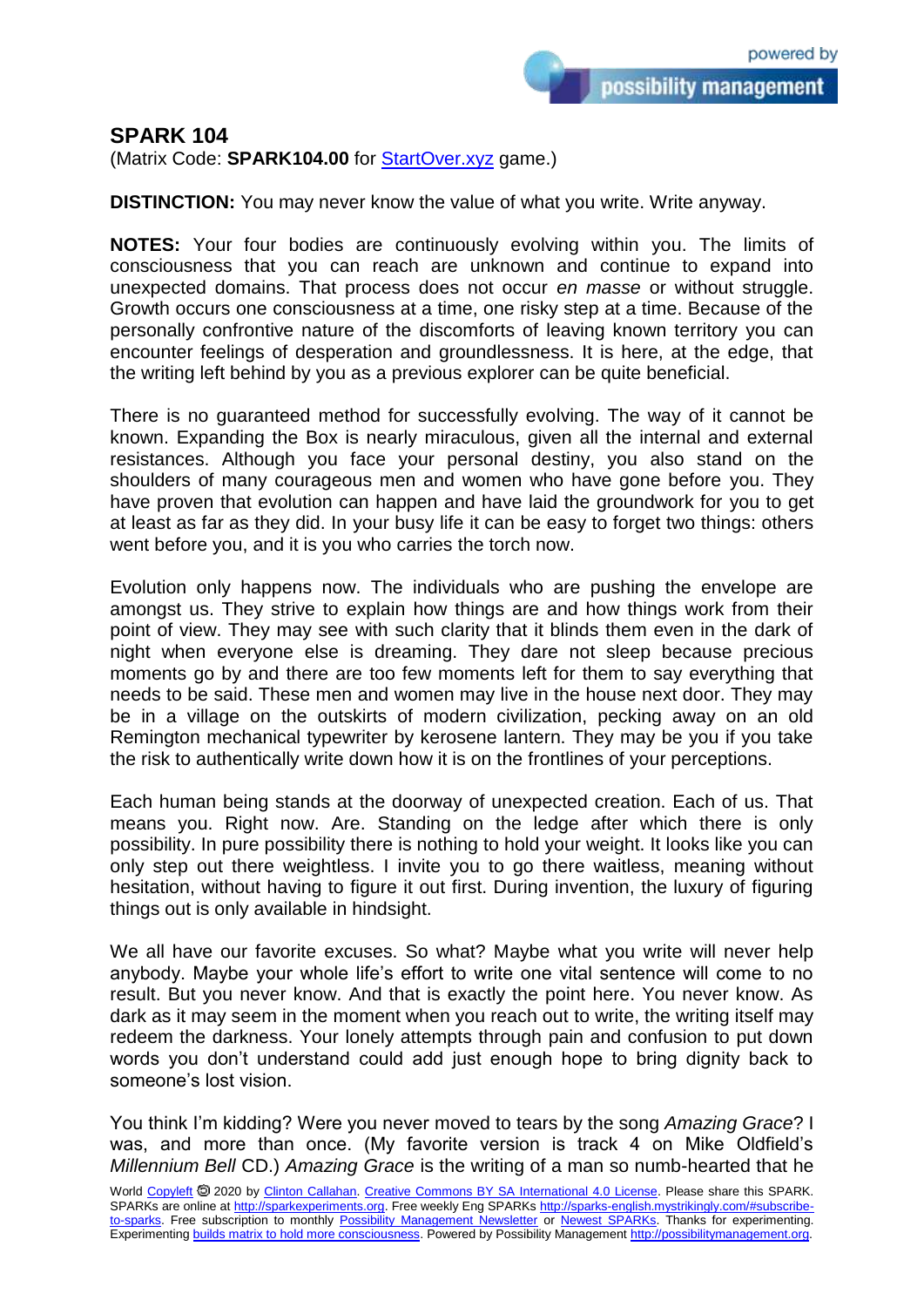could repeatedly drag chained human beings from their homeland and deliver them into a life of slavery across a sea voyage that half of them might not survive. Could anyone predict that such a man would write words of vulnerability that would still touch people over two centuries later? Think of that man, John Newton, late December, 1772. It was a cold night in England. He had no computer, no electric lights, not even a ball point pen. He wrote by candle light on rough paper with a stripped down feather dipped in an inkwell. He had no modern permission to think freely. He had to wrestle his way through a belief-twisted morality system to express the healing truth of his crippled soul. Being touched by his sentiments does not convert you to Christianity. It converts you to humanity, because he is you.

What if John Newton had never brought pen to paper? What if he was too afraid? What if he felt what he felt, thought what he thought, but never dared the impossible task of transferring his wretched states and his moment of clarity to paper? No one could force such a one to re-live the agony of his memories to write those lines. The writing was his sacrifice. And he made that sacrifice for an unknown cause: you and me.

Memes\* have their own will to survive. The valuable core pieces of writing no matter where or when they come from will continue to be reproduced and cherished through the centuries. But only if you first dare to transform them from ethereal precepts into hard little ink marks on paper. Are you still waiting?

\*Memes: look at https://memetics.mystrikingly.com/

## **EXPERIMENTS:**

**SPARK104.01** When we started thinking of the Earth as round instead of flat did we get new possibilities? Definitely yes. Did the Earth itself change? No, of course not. The Earth is the Earth. We got new possibilities because we do not interact with the world as it is. We interact with our thoughtmaps of the world. If you adopt a new thought map, you get a new world.

Assume your life is an experimental laboratory for discovering new thoughtmaps. In your laboratory, give yourself a new purpose: to discover what is worth writing. And commit to doing whatever it takes to pay back your debt to those who have written whatever has made a difference for you.

You would not be reading this book if you did not already know how to make use of the written word for benefiting your life. The cover price of a book could never pay back the debt you owe to that man or woman who ventured past the borders and returned with a handful of chaos to hammer into reason and light through the written word. The only way to pay back that debt is through taking your turn at the pen.

It does not mean you will succeed. For every page I write of value I can show you ten pages of crap. Don't write to succeed. Write to share your inspiration. Write your thoughtmaps of what is working and what is not working for you. Something you thought about or experienced today made you angry or made you laugh. Write it down. Write what happened last night and what you learned from it, at least one page. Then keep going each day. Make regular time to do this writing practice. By